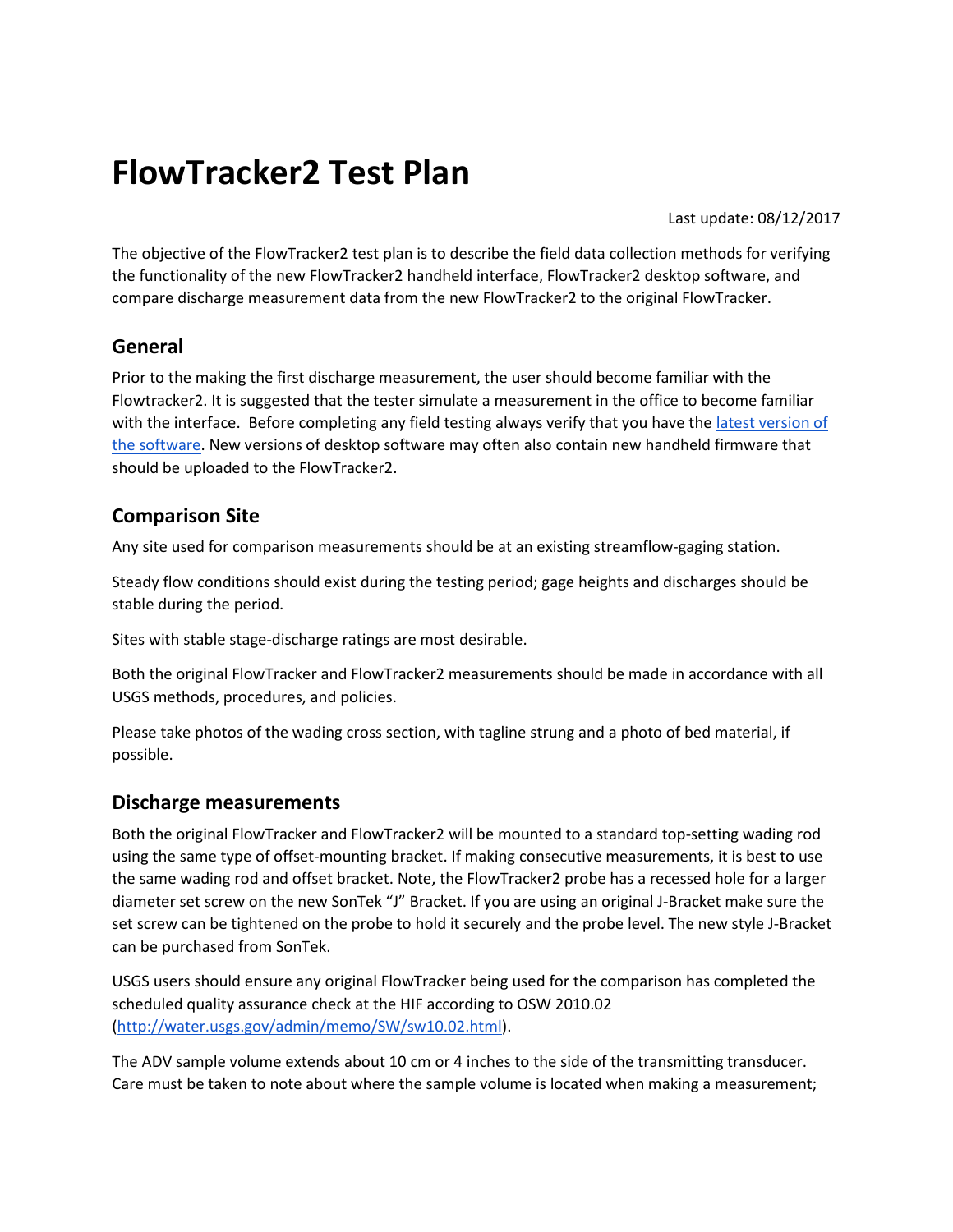for example, make sure the volume will not be striking any solid surface, including the bottom, rocks, leaves, or other debris.

Care should be taken to insure that the probe with the red band is facing downstream, and that probe is oriented correctly with regards to the tagline. An imaginary line drawn through the transmitting transducer, along the transmit beam, should be parallel to the tag line. The rod should be held level to prevent the sample volume from striking a boundary – it is suggested that a bubble level be used as a guide for the original FlowTracker. The FlowTracker2 has a level sensor built into the probe with an on screen display.

Special care should be made to minimizing the effect of any flow disturbance in the sample volume caused by the hydrographer standing in the water. It is important that the hydrographer stand "…in a position that least affects the velocity of the water passing the current meter. That position is usually obtained by facing the bank so that the water flows against the side of the leg. The wading rod is held at the tag line by the hydrographer who stands about 3 in downstream from the tag line and 1.5 ft from the wading rod." (Rantz, 1982, page 146). For these comparison tests as much attempt to verify the stance is similar for both the original FlowTracker and FlowTracker2 at each vertical. If possible, such as in narrow sections, the hydrograph should try to avoid standing in the stream.

SVMobile should be used to record measurement notes.

Remember to get an independent measurement of water-temperature near the FlowTracker probe head and recorded in the measurement notes. This is to confirm the FlowTracker is reading temperature correctly. Follow OSW 2010.07 (http://water.usgs.gov/admin/memo/SW/sw10.07.html).

Prior to each discharge measurement, the AutoQC test on the FlowTracker or FlowTracker2 should be completed and stored with the measurement. The QC test should be done in moving water with the sample volume away from any potential boundaries.

Both FlowTracker and FlowTracker2 discharge measurement will be preferably made by the same person – this is to minimize bias errors in reading depths and flow disturbance due to the person standing in the water from different people. However, if flow conditions are changing, it may be necessary to have two persons make the measurement nearly concurrently. Efforts should be made to conduct the tests during periods of steady flow so that this is not necessary.

USGS methods and policies for making wading Streamflow measurements will be followed. This includes vertical methods (0.6 or 0.2 and 0.8), number of stations, etc. For the vertical sampling methods, the six-tenths-depth (0.6) method should be used in depths 1.5 ft or less. For depths greater than 1.5 ft, the two-point (0.2/0.8) method should be used. If the velocity measurement at the 0.8 depth could be corrupted by the sample volume being located on or near a boundary, then, in this case a six-tenths method should be used. If a non-standard velocity profile is found while making a two-point velocity measurement (for example, the 0.8 depth velocity is greater than the 0.2 depth velocity or the 0.8 depth velocity is less than half the 0.2 depth velocity), a three-point method (0.2 depth, 0.6 depth, and 0.8 depth) should be used.

In accordance with OSW 2009.04 [\(http://water.usgs.gov/admin/memo/SW/sw09.04.html\)](http://water.usgs.gov/admin/memo/SW/sw09.04.html), no firmware or software mounting correction will be applied.